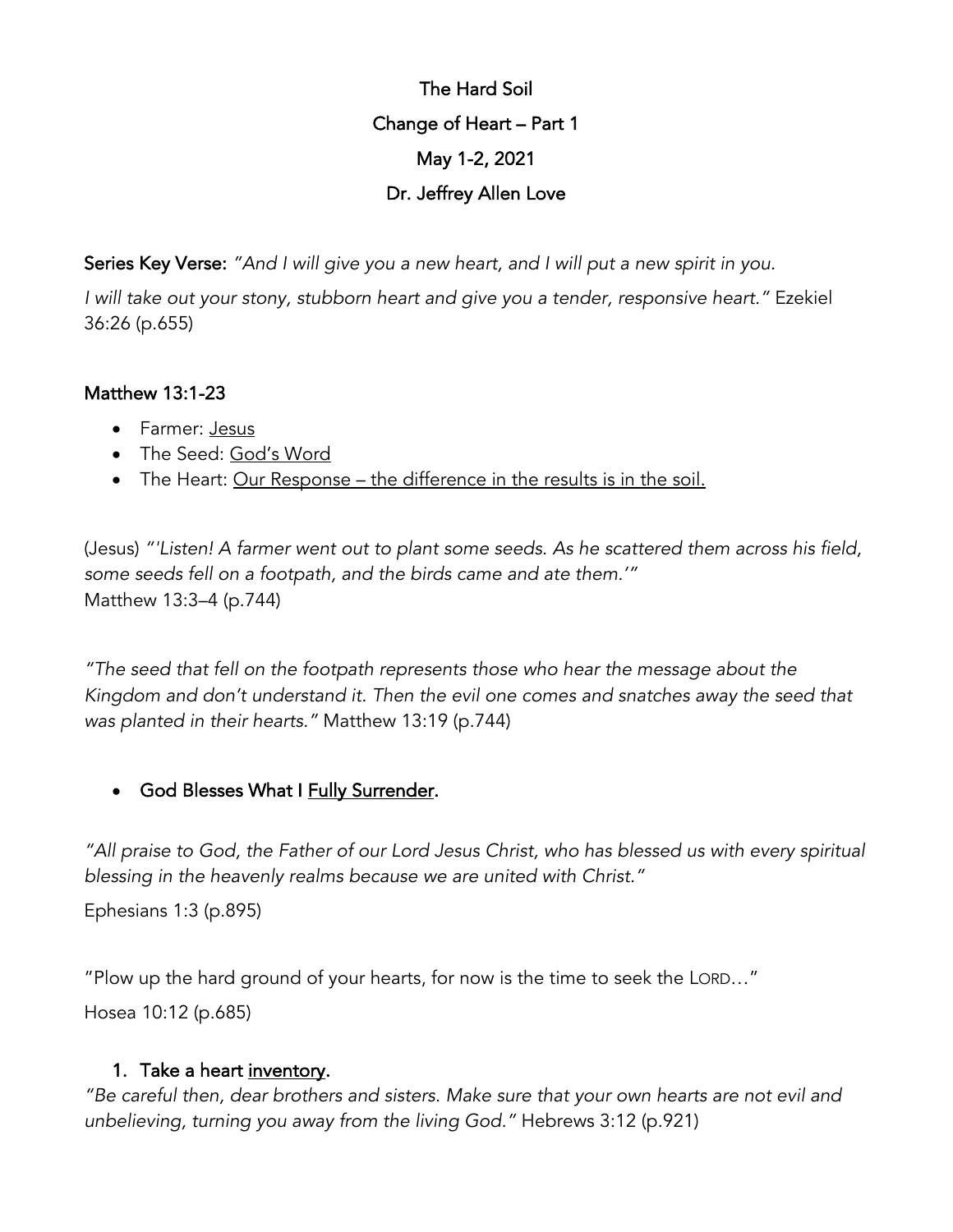### 2. Open my heart to His healing.

*"For the hearts of these people are hardened…and their hearts cannot understand, and they cannot turn to me and let me heal them."* Matthew 13:15 (p.744)

Next Step: \_\_\_\_ Today I am surrendering the hardened areas of my heart to Jesus for healing.



Discussion/Groups Guide from the Weekend Talk From the Weekend Talk of May 1-2, 2021 *Change of Heart - Part 1: The Hard Soil*

*Life Groups use these questions* to go deeper into what we talked about this weekend. Dig into them so you will be ready for the discussion at your Life Group. If you are not in a Group, find out more at **www.alivechurch.com/groups**.

You can also use this guide to discuss the Talk with your family or friends.

#### Conversation Starters

- Did your parents/teacher/friends ever teach you lessons by telling you a story? What was the story and what did you learn (the "moral of the story")?
	- § Why was the lesson easy to remember?
- Do you do any gardening? How does it feel if you put out the seeds and birds or snails or slugs eat them?
	- And how does it feel when the plants fully mature? Do you get a sense of satisfaction?

### Quick Review

Looking back at your Talk Notes, was there anything you heard in the service that stood out, challenged, or maybe even confused you?

### Discussion Starters from the Weekend Talk

Refer to the Talk Notes and related Bible verses from this Weekend's Talk Notes.

### *In his Weekend Talk, Pastor Jeff Love challenged us to know that…*

# *God Blesses What I Fully Surrender.*

- What does it mean to "fully surrender?" Can you think of some examples when you had to surrender something?
- *Read Matthew 13:1-23 (p.744).* See especially verses 3, 4, and 19.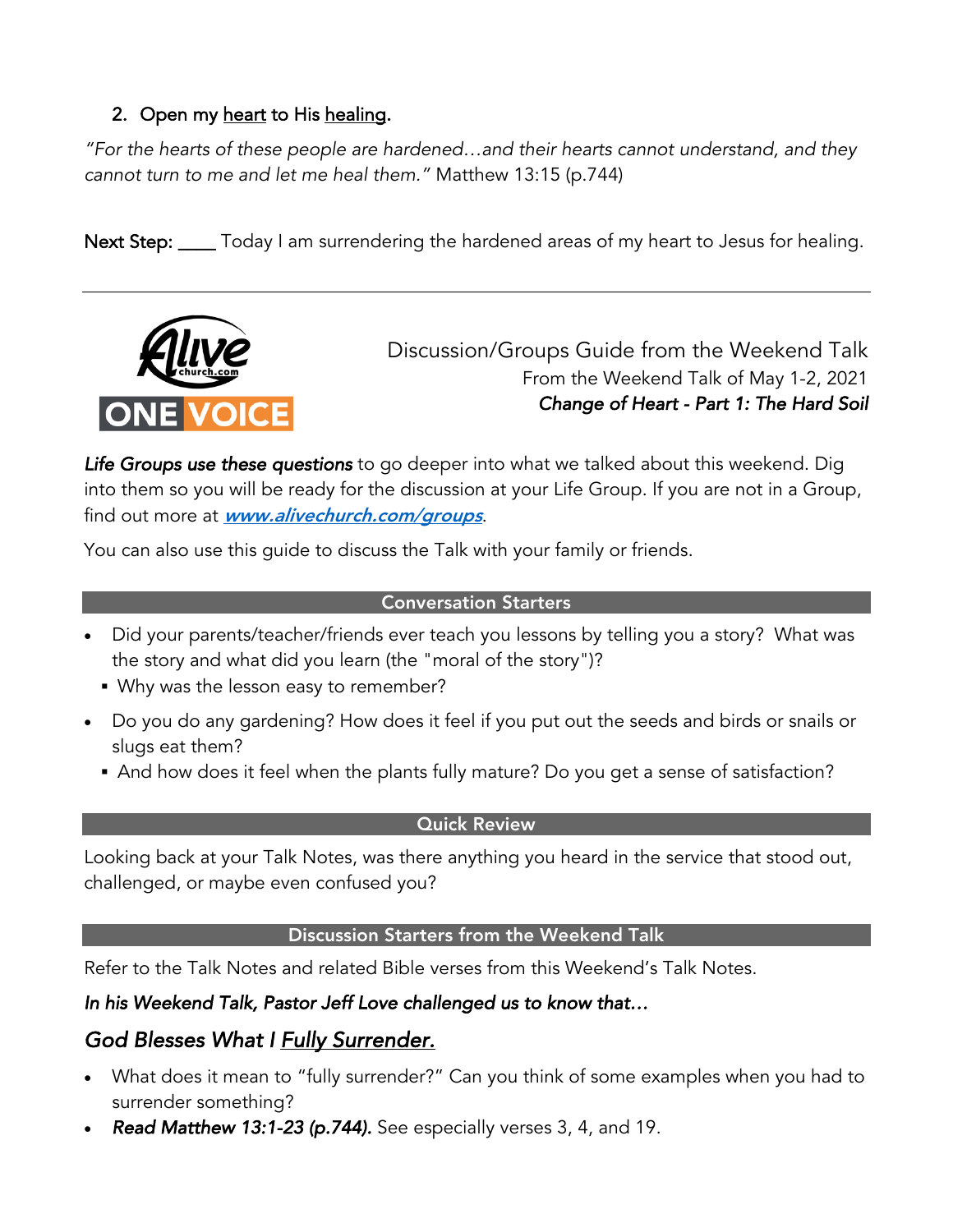- Have you ever heard this parable before?
	- (Worth noting is that this parable appears 3 of the 4 gospels Matthew, Mark, and Luke. Its repetition emphasizes the importance of the principles found in the story.)
	- Jesus says listen. In the original Greek, the word is idoú, an imperative verb meaning "to see" or "behold," which especially calls attention to what follows from it. In other words, "pay very close attention. Your life may depend on it!"

## • *Read Ephesians 1:3 (p.895).*

- Has someone ever given you an amazing gift (i.e. large sum of money, organ transplant, an act of service, a special friendship, thoughtful/sentimental gift) that you will never forget and that truly blessed you? Please share!
	- § How did it make you feel? Note: this should be something that was *not* earned.
- *Read Hosea 10:12 (p.685).* 
	- Now we bring it back to the agricultural context in parallel with the parable.
		- § What does it mean to have a "hard heart?"
		- When has God broken through any hardness in your heart?

### *To help us learn to "fully surrender" Jeff challenged us to:*

- *1.* Take a heart inventory*.* (Hebrews 3:12 (p.921))
- What does it mean to take inventory? Have you ever worked or run a business where you had to take inventory? Why was it important to do that?
- To use the word inventory here may seem unusual but let's go back a couple of weeks (the weekend of 2021-0416-17) when we looked at communion.
	- § *Read 1 Corinthians 11:28 (Page 877*
		- If our heart is not right we do not take communion. A hardness in our heart impedes a healthy relationship with God. Therefore we rest/surrender to Christ completely.
		- Also check out Galatians 6:1-5 (Page 893). The word "examine" is the same in Greek as in the 1 Corinthians 11:28 reference.
- § Where do you need to examine your heart for His healing?
- Is there some hardness in your heart?

# *2. Open my heart to His healing.*

- § *Read Matthew 13:15 (p.744).* 
	- § Remember one of our Alive Church catchphrases: *"Everyone spends eternity somewhere!"*
	- What does Jesus say the consequences are for those whose heart remains hardened?
- § *Read 1 Corinthians 2:12-16 (p.871).* 
	- § What stands out in this passage to you?
	- § What benefit do we experience by having the Holy Spirit in us?

### Digging Deeper

*Since this is the last meeting before summer break. Make plans to stay in touch and ask for prayer requests over the summer.*